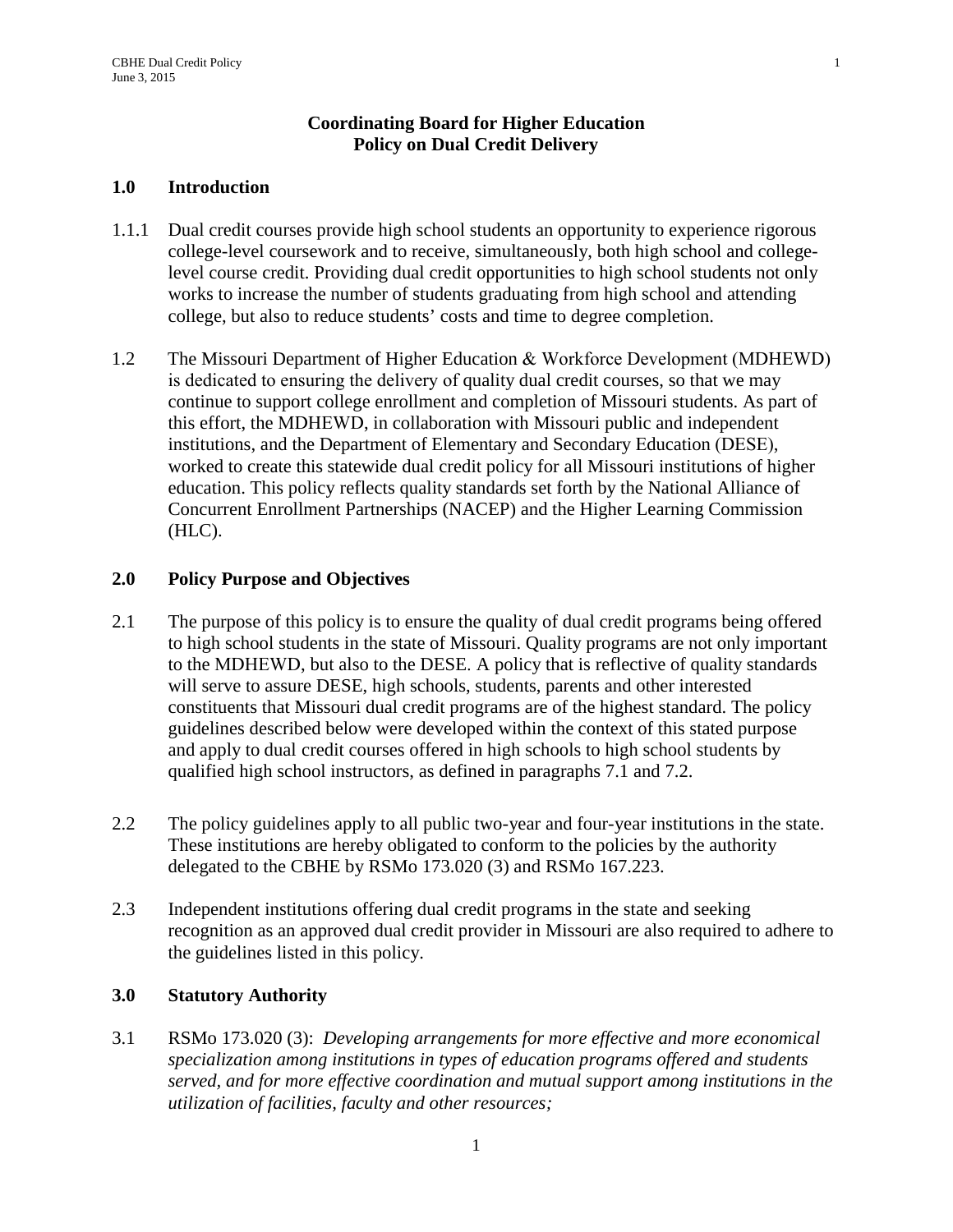3.2 RSMo 167.223.1: *Public high schools may, in cooperation with Missouri public community colleges and public or private four-year colleges and universities, offer postsecondary course options to high school students. A postsecondary course option allows eligible students to attend vocational or academic classes on a college or university campus and receive both high school and college credit upon successful completion of the course.* 2. *For purposes of state aid, the pupil's resident district shall continue to count the pupil in the average daily attendance of such resident district for any time the student is attending a postsecondary course.* 3. *Any pupil enrolled in a community college under a postsecondary course option shall be considered a resident student for the purposes of calculating state aid to the community college.* 4. *Community colleges and four-year colleges and universities may charge reasonable fees for pupils enrolled in courses under a postsecondary course option. Such fees may be paid by the district of residence or by the pupil, as determined by the agreement between the district of residence and the college or university.* 

# **4.0 Guiding Principles**

- 4.1 The primary goal of this policy is to ensure that institutions across the state deliver highquality college experiences in the form of dual credit to high school students, thereby increasing student success in and access to postsecondary education.
- 4.2 Dual credit programs should provide opportunities for academic acceleration for students by enriching and extending the high school curriculum, providing rigorous college coursework, and avoiding unnecessary duplication in coursework as students transition from high school to college.
- 4.3 High school instructors and institutional faculty should continually engage in collegial interactions and work closely as instructional collaborators to ensure student and program success.
- 4.4 By ensuring close collaboration between high school and institutional faculty, dual credit programs may serve to promote increased curricular alignment between high school and postsecondary institutions.
- 4.5 This policy should promote flexible and creative guidelines to encourage program innovation while maintaining program quality and student success.

#### **5.0 Program and Curriculum Standards**

5.1 Dual credit courses, including course content and course requirements, offered in high schools must duplicate the identical course offerings delivered on campus to matriculated students. On-campus college faculty must ensure that each dual credit course has the same level of academic rigor and comparable standards of evaluation as that of its campus-based equivalent.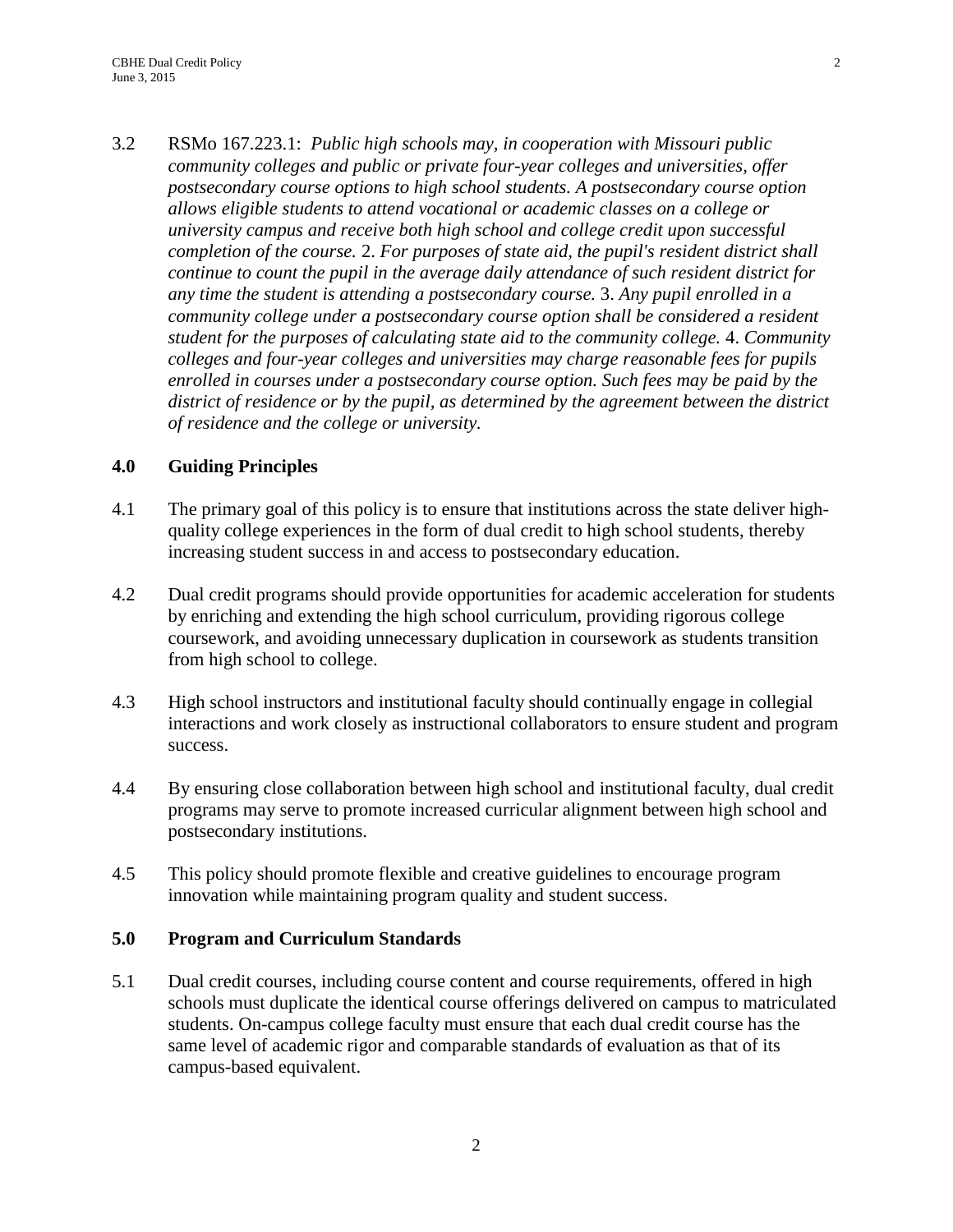- 5.2 Institutions must ensure that dual credit assignments and grading criteria are identical to, or are of comparable design, quality, and rigor to the equivalent campus-based course. Elements of the dual credit course to be approved by the on-campus college faculty in the appropriate academic discipline include the syllabus, textbook(s), teaching methodology, and student assessment strategies
- 5.3 Dual credit courses must be approved for dual credit status by the institution of higher education, and the credit awarded must be deemed acceptable in transfer by the faculty of the appropriate academic department (unit) of the college.
- 5.4 Institutions of higher education should facilitate frequent, consistent, and timely communication with the high schools in which they provide dual credit courses. That communication should address the scheduling of courses, compliance with statewide dual credit policy, identification and resolution of problems that occur, and evaluation of each dual credit course.
- 5.5 Because discrete classes that totally separate dual credit from non-dual credit students may be prohibitive to operate in some cases, those classes with a mixed population must show evidence of collegiate level expectations for all students in the course. All high school students enrolled in a dual credit course must meet the same requirements for completion of the course, whether or not the student is simultaneously registered for college credit.
- 5.6 In order to limit or prevent retroactive registration, a practice that permits students to choose whether to register for courses for college credit late in the semester, students enrolled in dual credit classes should adhere to the dates comparable to those specified on the college campus for registration, drop, withdrawal, or refund.
- 5.7 Institutions shall not use fees as a means of enticing school districts or competing with other institutions for dual credit students. Institutions shall charge reasonable fees for providing dual credit courses.

# **6.0 Student Eligibility and Support**

- 6.1 Missouri statute allows high school students to enroll in dual credit courses. The eligibility of high school students to participate in dual credit courses may vary in accordance with the admission standards of the institution offering the courses in the high school. However, high schools and institutions providing dual credit courses should work cooperatively to ensure that students wishing to enroll in dual credit courses meet the student eligibility requirements listed below. These requirements apply only to those dual credit courses taught at the high school by an approved high school instructor, and do not apply to dual enrollment.
- 6.2 In order to be eligible for dual credit courses, including career and technical education (CTE) courses, all prospective dual credit students must meet the same requirements for placement into individual courses, (e.g., English or mathematics) as those required of on-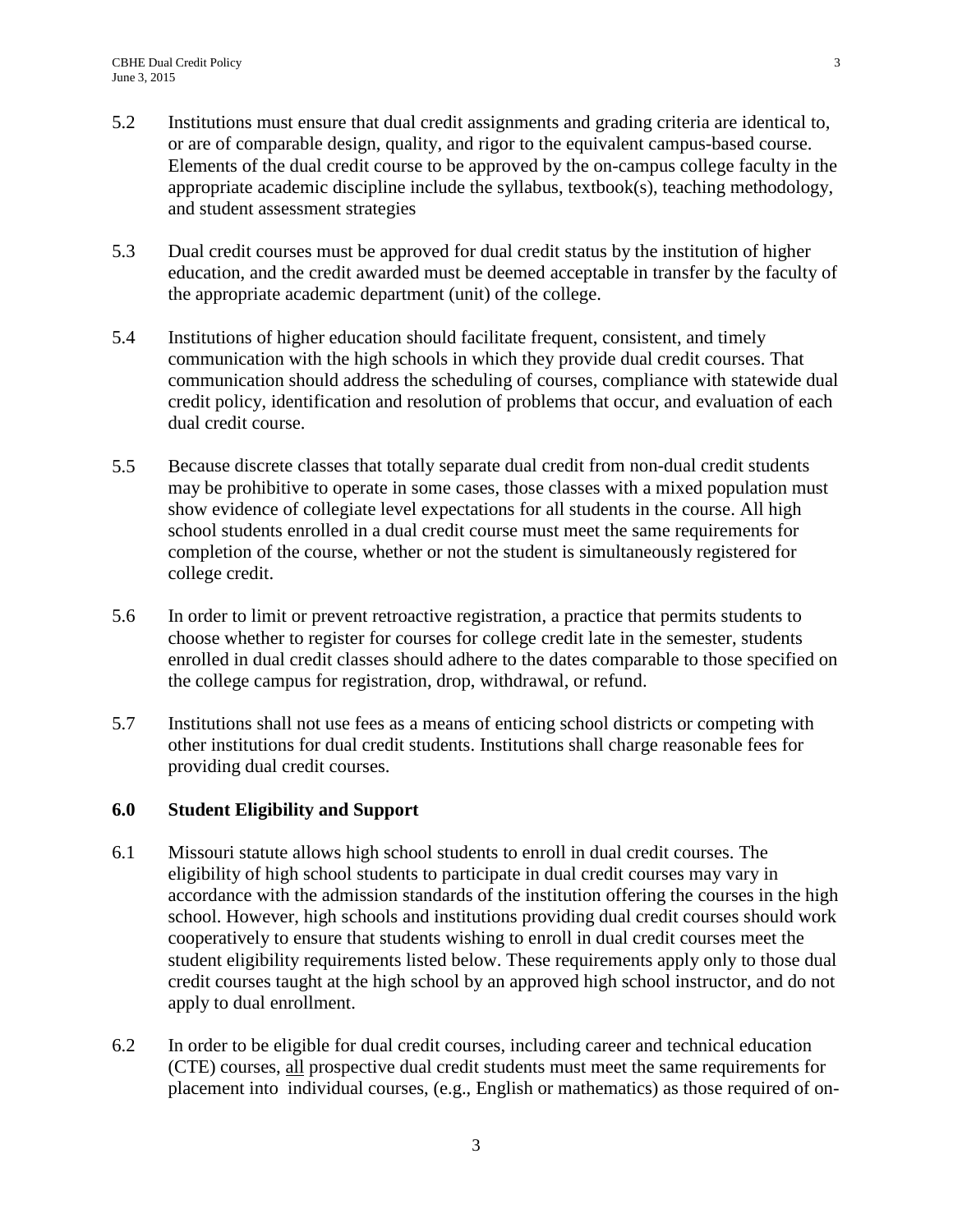campus students. Institutions that use placement tests (e.g., ACT, ASSET, COMPASS) to assess students' readiness for college-level, individual courses must ensure that these students score at proficient or above on the ACT or other common placement test as adopted by the Coordinating Board for Higher Education and outlined in the *Principles of Best Practices in Remedial Education*.

- 6.3 In addition to the requirements in Section 6.2, students in the  $11<sup>th</sup>$  and  $12<sup>th</sup>$  grades interested in dual credit must also meet the additional criteria listed below:
	- a) Students in the  $11<sup>th</sup>$  and  $12<sup>th</sup>$  grades with an overall minimum grade point average of 3.0 (on a 4.0 scale) are automatically eligible for dual credit courses.
	- b) Students in the  $11<sup>th</sup>$  and  $12<sup>th</sup>$  grades with an overall grade point average between 2.5 – 2.99 (on a 4.0 scale) must provide a signed letter of recommendation from their principal or guidance counselor and provide written permission from a parent or legal guardian.

In addition to the requirements in Section 6.2, students in the  $9<sup>th</sup>$  and  $10<sup>th</sup>$  grade interested in dual credit must also meet the additional criteria listed below:

- a.) Students in the  $10<sup>th</sup>$  grade must have an overall minimum grade point average of 3.0 (on a 4.0 scale) and must provide a signed letter of recommendation from their principal and guidance counselor and provide written permission from a parent or legal guardian.
- b.) Students in the  $9<sup>th</sup>$  grade must have an overall minimum grade point average of 3.0 (on a 4.0 scale), score at the  $90<sup>th</sup>$  percentile or above on the ACT or SAT, and provide a signed letter of recommendation from their principal and guidance counselor and provide written permission from a parent or legal guardian.
- 6.4 All students in dual credit courses shall have access to student services and academic support similar to that afforded to students on the college campus, including, but not limited to advisors, library services, and other resources requisite for college-level academic performance.
- 6.5 Institutions of higher education and partner high schools should also work collaboratively to establish and maintain early alert systems for students showing signs of poor academic performance.

# **7.0 Faculty/Instructor Qualifications and Support**

7.1 High school instructors of dual credit courses are, in effect, adjunct instructors of the college or university providing dual credit. As for any instructor of college-level courses, high school instructors of dual credit courses shall meet the requirements for faculty teaching in institutions of higher education, as stipulated for accreditation by the Higher Learning Commission. Dual credit instructors shall possess an academic degree relevant to what they are teaching and at least one level above the level at which they teach,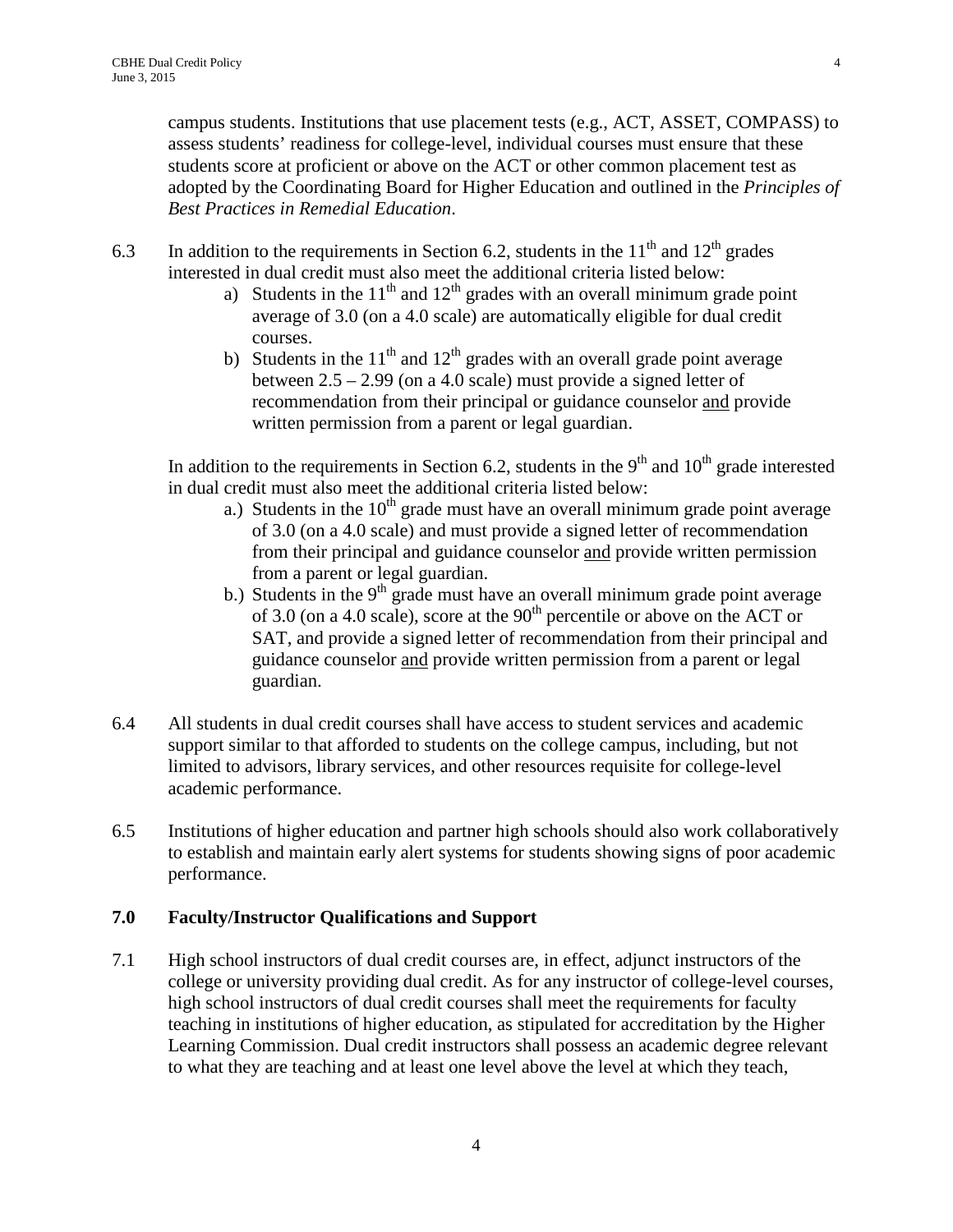except in programs for terminal degrees for which they must possess the same level of degree.

Instructors using credentials for qualification with a master's level degree in a discipline or subfield other than that in which he or she is teaching must have completed a minimum of 18 graduate credit hours in the discipline in which he or she is teaching.

- 7.2 Institutions may, at their discretion, employ as dual credit instructors for career and technical programs an individual who has superior knowledge and tested experience in the discipline in which he or she is teaching. However, the knowledge and experience of any dual credit instructor must be measurable through means such as documented experience working in the field, industry certification and years of experience in the field, documented recognition of excellence in teaching in the discipline, expertise validated through publications or wide critical and public acclaim, or through a nationally recognized rating of proficiency.
- 7.3 New dual credit instructors must participate in orientation activities provided by the dual credit provider institution and/or academic department.
- 7.4 In order to assure comparability of the dual credit course with the corresponding college course and to foster collaboration between high school instructors and college faculty, academic departments at the institution shall provide instructors of dual credit courses with support services. These include, but are not limited to, opportunities for dual credit instructors to discuss concerns and to share information with each other and with the institution of higher education, access to appropriate professional development opportunities, and mentoring offered either exclusively to dual credit instructors or to both campus-based faculty and dual credit instructors.
- 7.5 The chief academic officer of the postsecondary institution is responsible for involving full time faculty in the appropriate academic department in the selection and evaluation of all dual credit instructors. Dual credit instructors are evaluated regularly in accordance with established institutional policies and procedures. Regular on-site course evaluations at the high school should occur once a year for the first two years for new instructors. For all instructors, evaluations should occur a minimum of once every two years. Annual reports of student performance and feedback should also be utilized and analyzed with respect to the continuation of the dual credit instructor.

#### **8.0 Assessment of Student Performance**

8.1 The responsibility for the development of assessment and evaluation measures to assure quality and comparability of dual credit courses resides with the on-campus college faculty in the appropriate academic discipline. In general, comparability between the dual credit course taught in the high school and the corresponding course taught on the college campus should be demonstrated by using the same methods of assessment or identical testing procedures, and by employing the same means of evaluation, which will be supervised by the appropriate faculty on the college campus.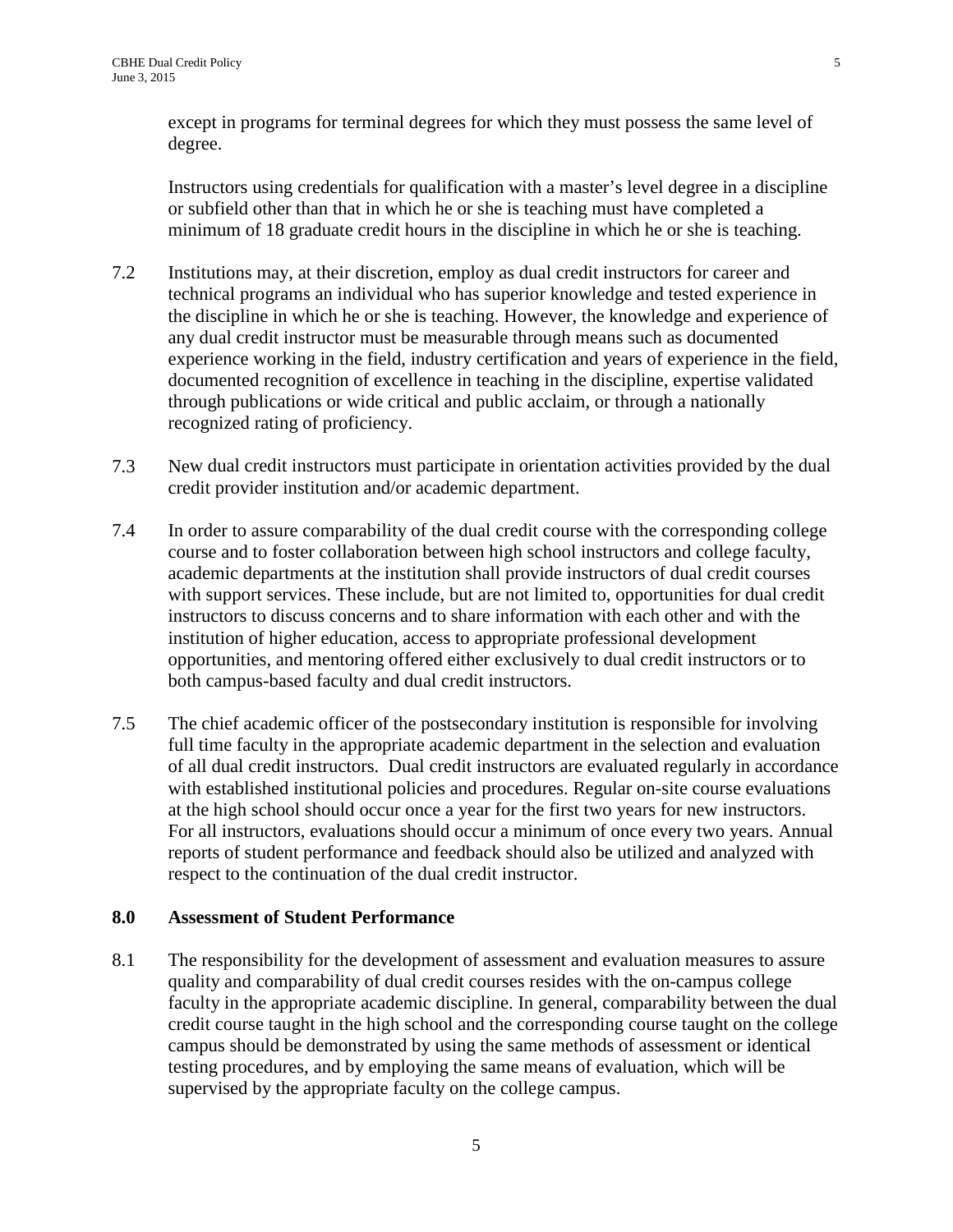- 8.2 In atypical cases, when different tests are constructed and the high school teacher performs independent evaluations, the burden shifts to the institution to demonstrate the comparability of dual credit courses and to ensure a common standard of grading. The use of nationally-normed instruments is recommended when the substance of the nationally-normed test is consistent with the learning objectives of the dual credit course. Locally developed assessments must be administered to both on-campus and dual credit students in order to provide the on-campus college faculty in the appropriate academic discipline with data appropriate to demonstrate comparability. Nonetheless, any specialized assessment of dual credit courses must emulate the on-campus institutional assessment plan required by the Higher Learning Commission, including the identification of the general education learning objectives and outcomes.
- 8.3 Dual credit providers should compare the dual credit course to assessments of student learning outcomes in similar courses taught on-campus.

### **9.0 Transferability of Credit**

9.1 Credits earned by students in dual credit courses that meet this policy's guidelines shall fall under the same CBHE guidelines as that for credit in college courses subject to transfer between public and independent institutions in the state of Missouri. College credit earned through dual credit courses offered in high schools shall be applicable toward associate and/or baccalaureate degree requirements and shall be eligible for transfer. All students' rights and responsibilities as outlined in CBHE's Credit Transfer Guidelines shall apply.

#### **10.0 Accountability, Compliance, and Data Reporting**

- 10.1 All institutions of higher education in the state offering dual credit programs must ensure the quality of those programs. Any dual credit provider wishing to be listed as an "approved" dual credit provider by the MDHEWD must demonstrate compliance with this policy.
- 10.2 The MDHEWD, in consultation with dual credit providers, will establish an Early College Advisory Board to assist the department in monitoring dual credit providers and assuring the quality and integrity of dual credit programs.
- 10.3 The guidelines contained in this policy have been aligned with standards established by the National Alliance of Concurrent Enrollment Programs (NACEP) and the Higher Learning Commission (HLC). It is highly encouraged that institutions offering dual credit programs demonstrate compliance with this policy through obtaining NACEP accreditation.
- 10.4 For any institution that chooses not to obtain NACEP accreditation, the MDHE in consultation with the Early College Advisory Board, will appoint a committee to review and assess the integrity and quality of the dual credit program. The institution shall be